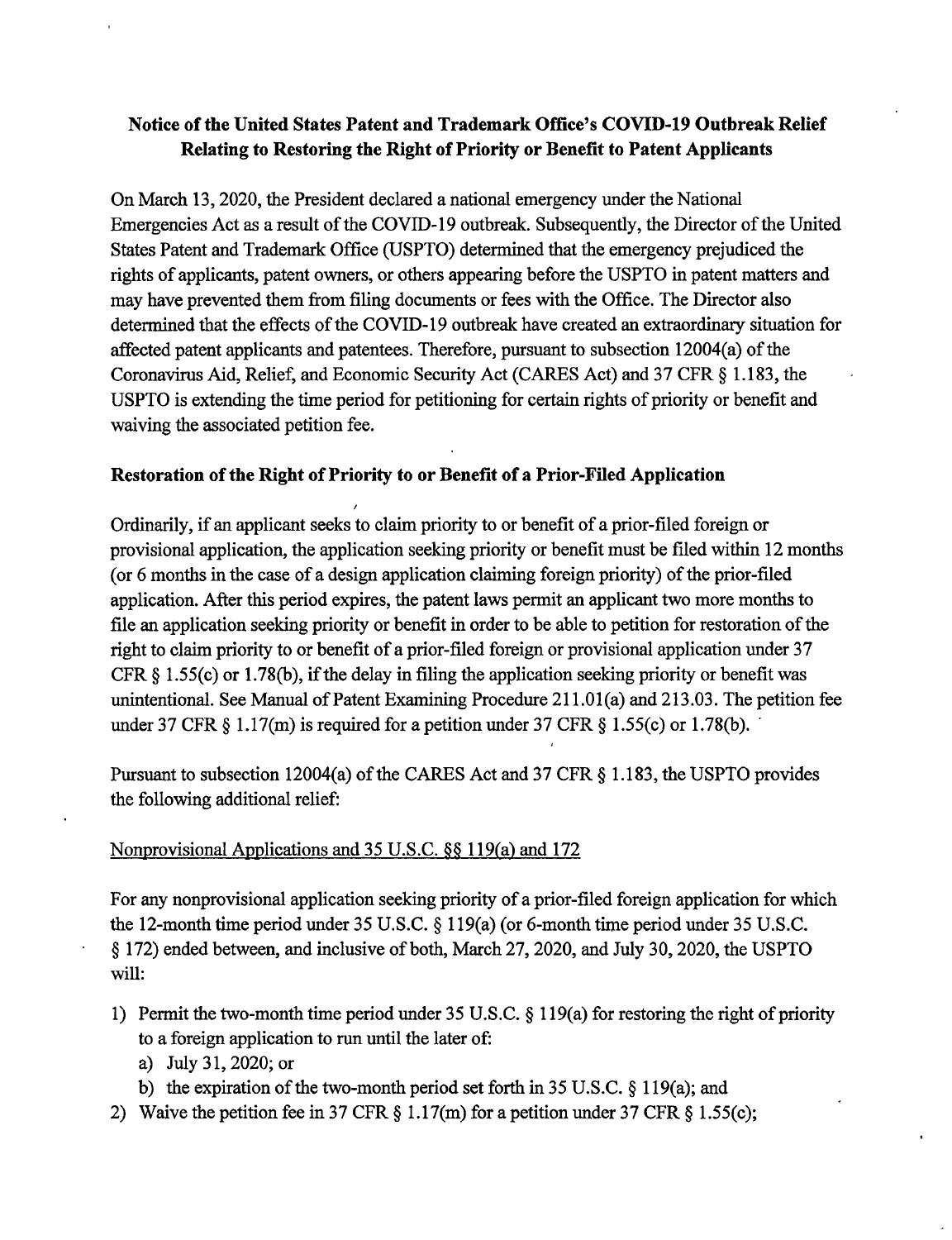provided that the application seeking priority of a prior-filed foreign application is accompanied by a petition under 37 CFR  $\S$  1.55(c) and a statement that the failure to timely file the application was due to the COVID-19 outbreak as defined in the USPTO's notice of April 28, 2020.

### Nonprovisional Applications and 35 U.S.C. § 119(e)

For any nonprovisional application seeking benefit of a prior-filed provisional application for which the 12-month time period under  $35$  U.S.C.  $\&$  119(e) ended between, and inclusive of both, March 27, 2020, and July 30, 2020, the USPTO will:

- 1) Permit the two-month time period under 35 U.S.C. § 119(e) for restoring the benefit of a provisional application to run until the later of:
	- a) July 31, 2020; or
	- b) the expiration of the two-month period set forth in 35 U.S.C.  $\S 119(e)$ ; and
- 2) Waive the petition fee in 37 CFR § 1.17(m) for a petition under 37 CFR § l.78(b);

provided that the application seeking benefit of a prior-filed provisional application is accompanied by a petition under 37 CFR § 1.78(b) and a statement that the failure to timely file the application was due to the COVID-19 outbreak as defined in the USPTO's notice of April 28, 2020.

## International Applications

The USPTO will waive the petition fee in 37 CFR § 1.17(m) for a petition under 37 CFR § 1.452 to restore the right of priority for which the time period for filing the international application ended between, and inclusive of both, March 27, 2020, and July 30, 2020, provided that the application:

- 1) is filed within the two-month period set forth in 37 CFR  $\S$  1.452; and
- 2) is accompanied by a petition under 37 CFR § 1.452 and a statement that failure to timely file the international application was due to the COVID-19 outbreak as defined in the USPTO's notice of April 28, 2020.

The USPTO strongly encourages patent applicants to file documents and fees via the USPTO patent electronic filing systems (EFS-Web or Patent Center). Patent applicants who file a petition under 37 CFR § l.55(c), l.78(b), or 1.452 in accordance with this notice and use the USPTO patent electronic filing systems (EFS-Web or Patent Center) should use document code PET.RELIEF for the petition. In addition, the USPTO highly recommends using form PTO/SB/449 titled "Statement of Delay Due to COVID-19 Outbreak" to make the required statement that the delay in filing was due to the COVID-19 outbreak. Form PTO/SB/449 is available at<https://www.uspto.gov/patent/forms/forms-patent-applications-filed-or-after>september-16-2012.